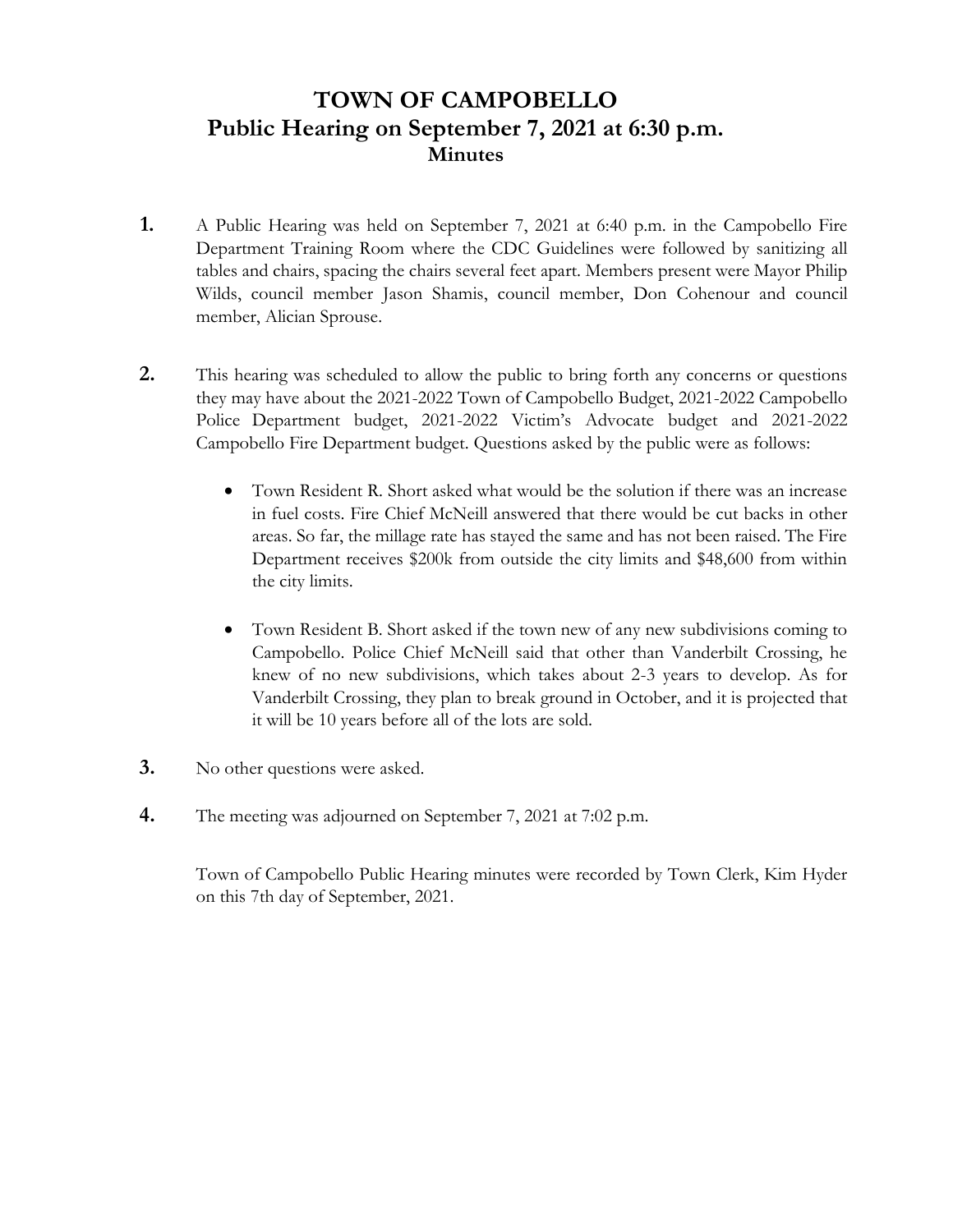# **Campobello Town Council Meeting September 7, 2021 Minutes**

- **1.** The meeting of the Campobello Town Council was held on September 7, 2021 in the Campobello Fire Department training room located at 50 Broad Street. The meeting was called to order by Mayor Philip Wilds at 7:02 p.m. Members present were Council Members, Don Cohenour, Jason Shamis and Alician Sprouse. The Pledge of Allegiance was recited by all.
- **2.** Introduction of the Council Members took place immediately following the Pledge of Allegiance.
- **3.** Mayor Wilds asked if council had reviewed the minutes of the prior meeting(s) and asked for a Motion to accept them. Council Member Don Cohenour made a motion to accept the August 2, 2021 council meeting minutes, and the September 3, 2021 work session minutes, which were seconded by Council Member Jason Shamis and carried unanimous.
- **4.** Chief Chad McNeill reported that the Campobello Police Department had a total of 25 calls for the month of August. Mayor Wilds asked if council had any questions or Police Chief McNeill. None were asked.
- **5.** Fire Chief McNeill reported that the Campobello Fire Department had a total of 23 calls for the month of August. Fire Chief McNeill wanted to bring attention to the fact that the Fire Department's overall response time inside the fire district for the month of August was 5 minutes and 47 seconds. Also, he gave an update on two grants that former Fire Eddie McNeill was working on prior to his passing. Two days after Ed passed away, the Fire Department received a grant in the amount of \$30,000 and, with the help of the Police Chief to finish out what Ed had started, the Fire Department received another grant in the amount of \$114,000. After a brief round of applause by everyone in attendant, the Mayor asked if anyone had any questions for the Fire Chief. None were asked.

#### **6. Old Business-**

- A second reading of Ordinance 8.501 Business License was done. The Mayor asked if council had reviewed the ordinance and was ready to vote on it. Motion was made by council member Don Cohenour to accept the second and final reading of Ordinance 8.501, which was seconded by council member Alician Sprouse and carried unanimous.
- A second review and reading of the 2021-2022 Town of Campobello Budget, 2021- 2022 Campobello Police Department budget, 2021-2022 Victim's Advocate budget and 2021-2022 Campobello Fire Department budget was done with no revisions/additions. The following Motions were made regarding the 2021-2022 budgets: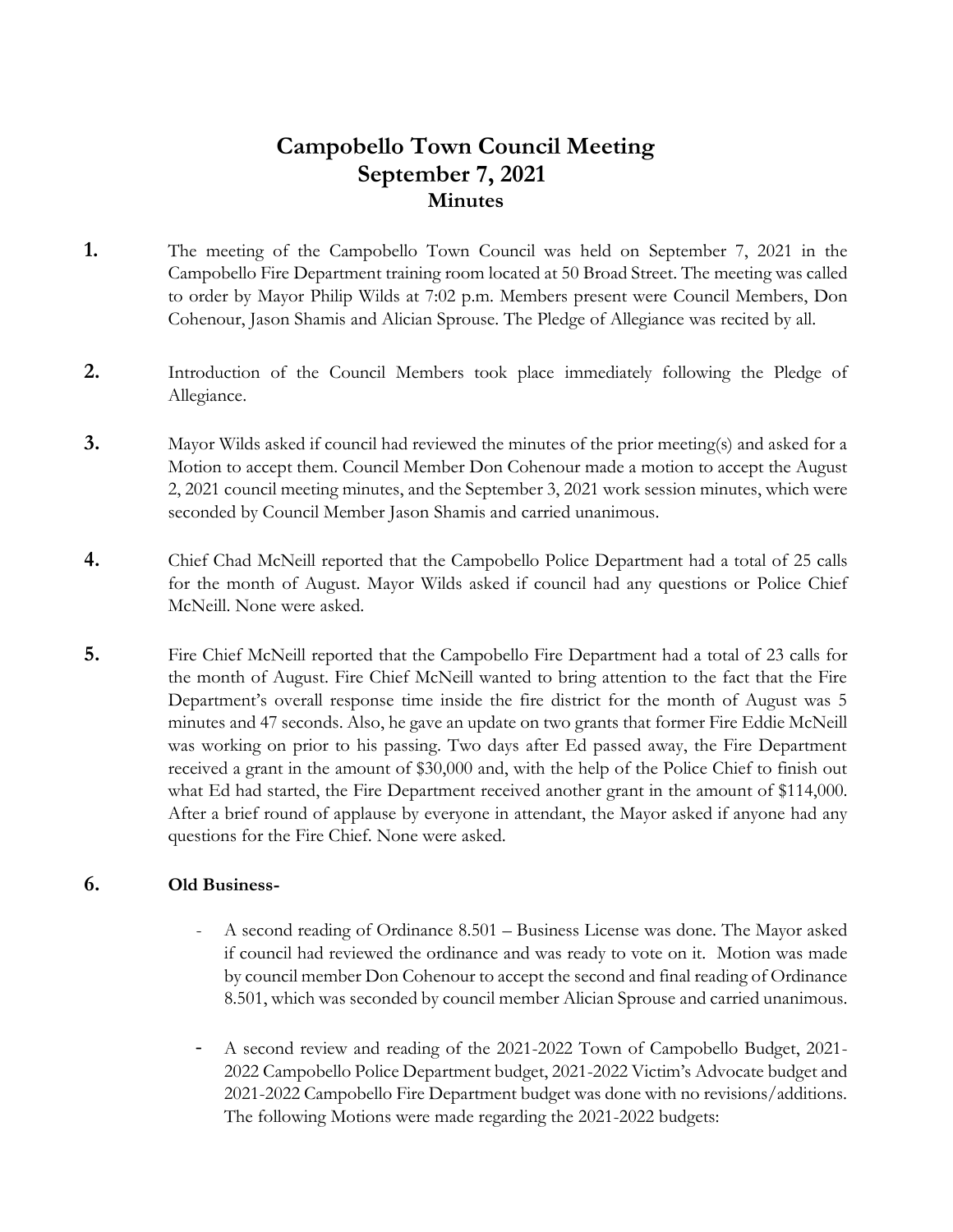- 1) Council Member Don Cohenour made a motion to approve and accept the 2021-2022 Town of Campobello, which was seconded by Jason Shamis and carried unanimous.
- 2) Council Member Don Cohenour made a motion to approve and accept the 2021-2022 Campobello Police Department budget, which was seconded by Jason Shamis and carried unanimous.
- 3) Council Member Don Cohenour made a motion to approve and accept the 2021-2022 Victim's Advocate budget, which was seconded by Jason Shamis and carried unanimous.
- 4) Council Member Don Cohenour made a motion to approve and accept the 2021-2022 Campobello Fire Department budget, which was seconded by Jason Shamis and carried unanimous.

### **7. New Business-**

- Mayor Wilds introduced a Resolution Designating An Authorized Representative And Contact Person For Purposes Of The American Rescue Plan Act of 2021. This resolution was read by Council Member Cohenour which proposes that Council Member Alician Sprouse be designated as the authorized representative and Town Clerk Kim Hyder be designated as the Contact Person pursuant to the American Rescue Plan Act (ARPA). Mayor Wilds asked if there was a Motion to accept the resolution as written. Motion was made by Council Member Jason Shamis to accept the resolution as written, which was seconded by Council Member Don Cohenour and carried unanimous.
- Next on the agenda was discussion of the current candidate requirements the Town has in place for those who file for the Mayor or Council seats. Mayor Wilds brought to everyone's attention that Charleston had been sued for its residency requirements and lost. Therefore, discussion should be had regarding the Town's requirements, since they are different than the County's requirements. An Ordinance will be drawn up and reviewed at the next council meeting. Therefore, the Mayor asked that this issue be put on October's agenda.
- Mayor Wilds spoke regarding a Resolution on the requirement of credit scores that has been prepared for discussion, but asked that it be added to next month agenda. This resolution proposes that the Town require proof a credit score of at least 600 from any Council Member or Clerk who would be handling the finances of the Town and before being added to any of its bank accounts. Before Mayor Wilds obtain his position with the Town, he was told that the Town was broke. That in the past, certain council members spent late nights at Town Hall working on the books and paying themselves in gift cards. Also, records were destroyed. Mayor Wilds exclaimed that this is the taxpayer's money and everyone on council is responsible for it. Therefore, this resolution will be added to next month's agenda for a vote.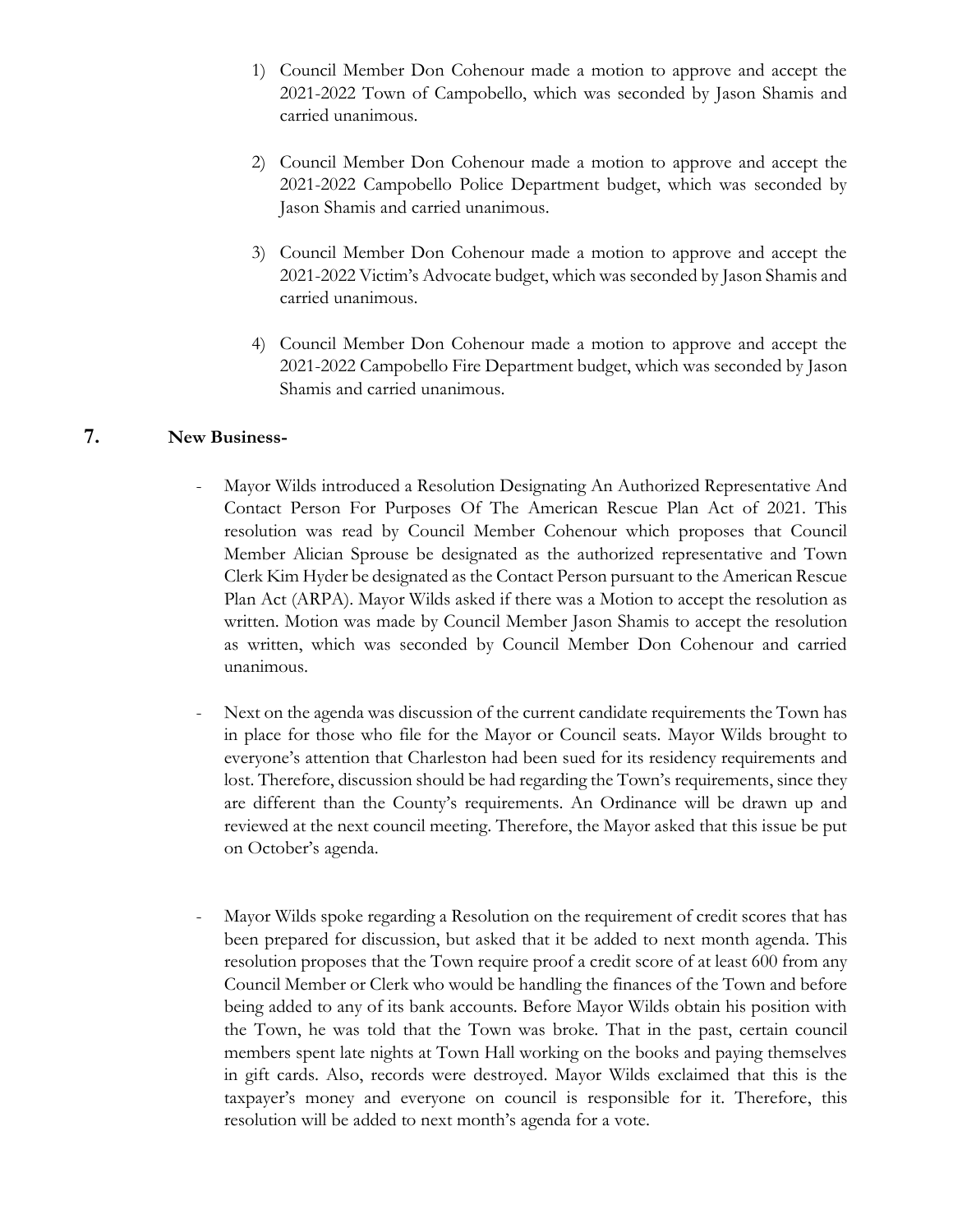- Mayor Wilds asked if council had any questions. Questions asked are as follows:
	- 1. Council Member Cohenour stated that he was waiting for a can of orange paint to be provided to him so that he could continue marking potholes. Police Chief McNeill said that a can was at the office whenever he was able to come by.
	- 2. Council Member Shamis made mention of the blue lights in Town. Fire Chief McNeill said that Duke Energy asks anyone having an issue with their street light turning blue complete a request form online to have it repaired. The Town has submitted a request for the lights on Main Street.

Mayor Wilds then asked the public for any questions they may have. Questions asked are as follows:

- 1. Elizabeth Dorn who lives in a portion of Town that is not in the Town's limits questioned why the Town was so shabby looking. She said that she and her husband had moved to Campobello a few months ago and while driving through almost ran over the median at the Hwy 11 and Hwy 176 traffic light due to it being so grassy and rundown. Mayor Wilds thank her for her question and said that while he was told prior to taking the Mayor's position that the Town was broke, it is, in fact, not broke, especially when we have \$60,000 in savings. He agreed that there are many things such as sidewalks and the park that need repair, but when Covid hit in 2020, projects got dropped and were never resumed. Council Member Shamis mentioned that he understood her concern and that if everyone pays their taxes, then projects should resume, but that the Town has certain priorities that need to be taken care of first, such as payroll and needs of the Police and Fire Departments to keep them going so they can keep the Town's residents safe.
- 2. Town Resident Beth Short asked about the guardrails at the Hwy. 11 bridge over I-26 and if they could be lowered. Police Chief McNeill said that the bridge actually became a problem when the State had all bridges raised and that the Town has argued with the State to get it fixed so that drivers can have a better view of oncoming traffic while when turning onto Hwy. 11 from the Exit ramps. Town Resident Nylene Wilds asked if an engineer could possibly come and look at it, to which Chief McNeill replied that those same engineers to come look at the bridge also work for the State. Town resident Robert Short asked if a traffic light could be placed there like the one on Hwy 292. Chief McNeill replied that the State determines when and where lights are put.
- 3. Town Resident Robert Short asked why there are so many power outages in Campobello. He has lived in Town for 3 years and has had numerous outages. He asks why are we so vulnerable? Mayor Wilds asked that this be added to next month's agenda to give us time to research the matter.